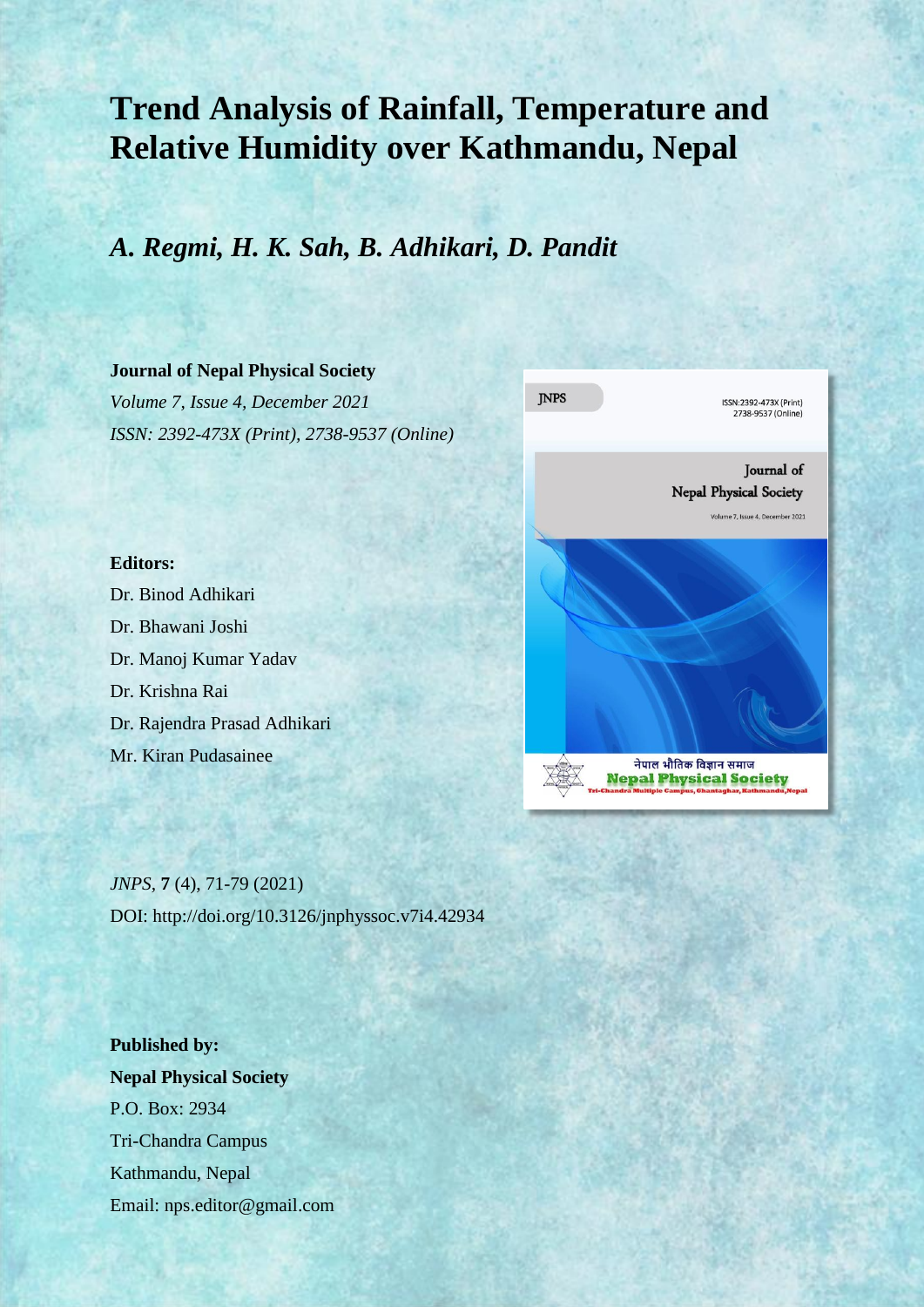

# **Trend Analysis of Rainfall, Temperature and Relative Humidity over Kathmandu, Nepal**

**A. Regmi\* , H. K. Sah, B. Adhikari, D. Pandit**

Department of Physics, St. Xavier's College, Maitighar, Kathmandu, Nepal \*Corresponding Email: ashishregmi91@gmail.com

*Received: 12th November, 2021; Revised: 5th December, 2021; Accepted: 26th December, 2021*

### **ABSTRACT**

Five years (2012-2016) data of Rainfall, Relative Humidity and Temperature from Tribhuvan International Airport Kathmandu, Nepal (TIA) station were analyzed. Nepal lies in the subtropical region in which experience four seasons in a year i.e., winter, spring, summer and autumn. The Mean, Correlation(r), And P-value were calculated to study the correlation between Rainfall, Relative Humidity and Temperature. Assuming the type I error alpha  $(\alpha)$  as 5% the p-value was compared to it. T test was used to calculate the p-value. Assuming null Hypothesis  $(H<sub>0</sub>)$  to show insignificant relation between two variable and alternative hypotheses  $(H<sub>1</sub>)$  to show significant relation between two variables. The monthly analysis also shows the period of Highest Rainfall, Temperature and Relative Humidity Between June or July or August for the location of TIA Kathmandu, Nepal. The relation between Rainfall vs Relative Humidity and Relative Humidity vs temperature was found to be insignificant respectively throughout all five years. The relation between Rainfall and Temperature was found to be significant throughout all five years.

**Keyword:** Sub-Tropical, Correlation, P-value, Significant, Insignificant, meteorological parameters.

# **1. INTRODUCTION**

The quantity of moisture in the air compared to what the air can contain at a given temperature is known as relative humidity. When the air is saturated, the relative humidity is at its highest. When the air is saturated, water vapor in the air condenses, resulting in the creation of microscopic water droplets. A cloud is made up of millions of these small water droplets. Such water droplets mix under particular conditions to generate large rain drops, which fall as rain owing to gravity [1]. Weather is the word used to describe the condition of the atmosphere at a specific moment and location, which is continually changing from hour to hour and from day to day. Climate is the longterm average condition of the atmosphere near the earth's surface. Temperature, precipitation, humidity, air pressure, and wind direction and velocity are all factors to consider. The climate of each nation is influenced by its geographical location (latitude, coastal or continental position) and physical environment. [2]. Because Nepal is located in the subtropical zone, it has four seasons throughout the year: winter, spring, summer, and autumn. The climatic type in any location associated with a specific time of year is known as the season. The fundamental cause of seasonal variation is a shift in the angle of the earth's axis in respect to the position of the sun at a given location. The months of January, February, and December are known as the winter months because they have the least amount of rainfall and the lowest temperature and humidity. The months of March, April, and May are known as spring months because of the rise in temperature, rainfall, and humidity. The summer months of June, July, and August are known for their excessive rainfall, warmth, and humidity. Autumn is defined by a reduction in temperature, rainfall, and humidity in the months of September, October, and November. Kathmandu, Nepal's capital, is located in the center section of the country (latitude:  $27^{\circ}45'$  N,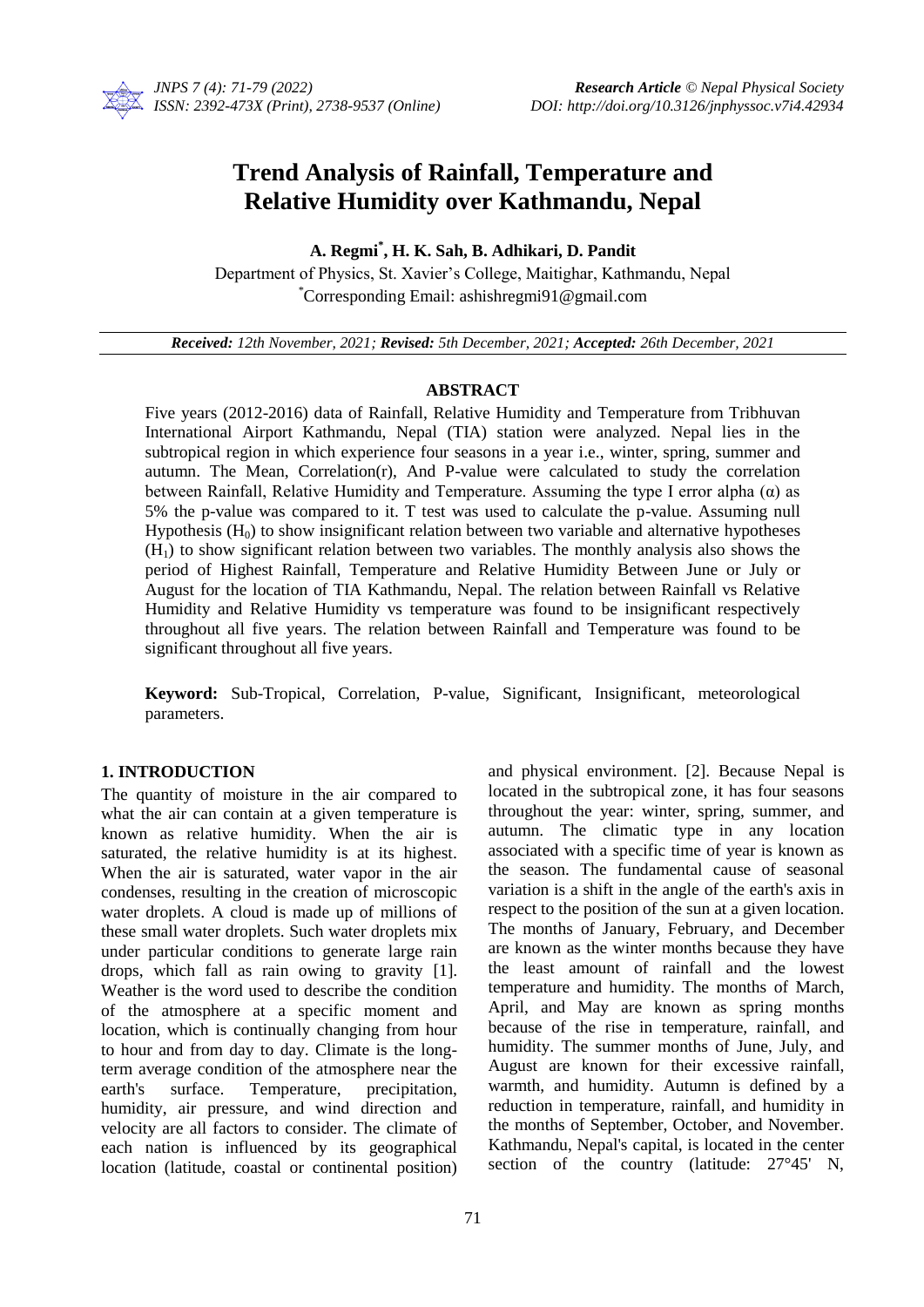longitude: 85o20' E) at an elevation of 1400 meters and is surrounded by four hills with elevations exceeding 1350.0 meters. [1]. The physical quantity that expresses heat and cold is temperature. The Earth has two hemispheres, one in the north and one in the south. When the earth rotates in its orbit for half a year, the northern hemisphere is tilted toward the sun, while the southern hemisphere is inclined in the opposite direction. As a result, the northern hemisphere receives the sun's harshest rays, causing the northern hemisphere's temperature to rise. Because the south hemisphere is closer to the sun, the temperature in the south hemisphere is higher than in the north. The geological temperature changes as a result of these phenomena [3]. On June 21, the Northern Hemisphere tilts closer to the sun, making it the longest day, and on December 21, the Southern Hemisphere tilts farther away from the sun, making it the shortest day, and vice versa. [4]. Because of the high temperature, the air at ground level rises and the colder air descends. The humidity varies as the temperature rises because the little air vessel expands and the volume of the vessel expands, containing more water vapor and lowering humidity. The air at ground level rises due to the high temperature, while the colder air falls. Because the tiny air vessel expands as the temperature rises, the volume of the vessel expands, containing more water vapor and lowering humidity. And when the temperature drops, the air vessel shrinks, reducing the volume of the vessel, which means it holds less water vapor, indicating high humidity. Air that is cooler has a lower potential to absorb water vapor, and vice versa. In the summer, eastern air flows via the Bay of Bengal, causing monsoon, while at the winter, western air flows through the west side of the country, lowering the temperature and causing snowfall in the higher elevations. Here in  $2^{\overline{nd}}$ chapter, we discuss about the arrangement of the data and the method of analyzing it. In the  $3<sup>rd</sup>$ chapter we discussed about the result with the graph and in the  $4<sup>th</sup>$  chapter we discussed the conclusion.

# **2. DATASET AND METHODOLOGY 2.1. Dataset**

In this paper we have taken three parameters of data from Meteorology and Hydrology department of Nepal, which are Rainfall, Temperature, and Relative Humidity from the period of year 2012- 2016 of Tribhuvan International Airport Kathmandu, Nepal. The data was then transferred

72

to MS-Excel where the further study and arrangement were done. The data contains the information of the parameters Rainfall in milliliters (mm), temperature in Celsius (average temperature of Maximum and Minimum), the Relative Humidity in percentage (%). Arrangement of data was done according to our objectives. The first arrangement was done by calculating the mean data of each month for the year 2012-2016 respectively. The correlation analysis was made by the same data that we arranged for monthly analysis. The t-test performed was conducted in MS-Excel and calculated the p-value.

# **2.2. Methodology**

Correlation is a statistical term that describes how two or more variables are related [5]. Positive, Negative, and Neutral correlation are the three most common signs of correlation employed in basic interpretation. When two variables move in the same direction, the correlation is called positive correlation. When two variables move in opposite directions, the correlation is called negative correlation. It's called neutral correlation when there's no relationship between two variables [6]. A correlation has three forms they are, Linear, non-linear, and Monotonic. A correlation is linear when the two-variable change at constant rate and satisfy the equation of slope  $Y=mx + c$ . A correlation is non-linear when the two variables don't change at a constant rate. In this case the relationship between these variable shows a curve line pattern like parabola, hyperbola etc. A correlation is monotonic when the variable tends to move in same direction but not at a constant rate. So, we can say that all linear correlation is monotonic but the opposite is not always true [7]. There are several types of correlation coefficient but here we use Pearson correlation coefficient (r). It is used to measure strength and direction of linear relationship between two variables [8]. The alternative hypothesis is always what we are trying to prove. The null hypothesis is the hypothesis that we are always trying to provide evidence against. In our case we are trying to provide the evidence against the hypothesis that there is no significant linear correlation between two variable [9]. T test also called student T-test is an inferential statistic that allows to use sample data to generalize an assumption to an entire population [10]. A p-value is the probability that the null hypothesis is true. Considering level of significance 5% we can make the interpretation that if the p-value is smaller than the significant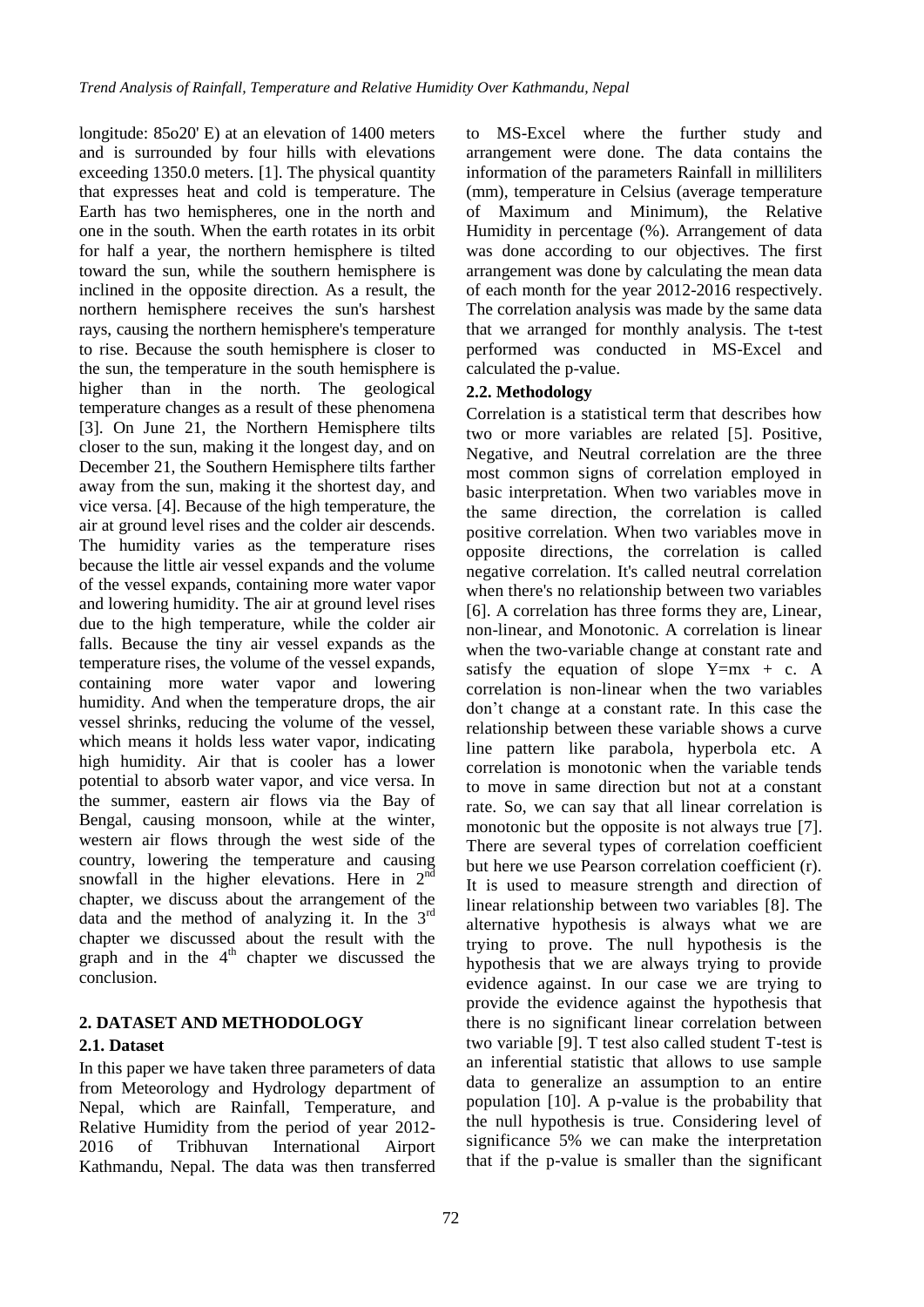value we reject the null hypothesis and if the pvalue is greater than the significance value we fail to reject the null hypothesis [11].

#### **3. RESULT AND DISCUSSION**

Result of monthly variation and correlation between rainfall, temperature and the relative humidity for the year (2012-2016) are mentioned here.

#### **3.1. Monthly variation**

Here in figure 1, we can see the monthly variation of rainfall, temperature and relative Humidity from year 2012-2016. Light blue color indicates the year 2012, orange color indicates the year 2013, silver color indicates the year 2014, yellow color indicates the year 2015 and dark blue color indicates the year 2016. The first graph it shows the monthly variation in rainfall. X-axis denotes the months while Y-axis denotes the average rainfall in millimeter. The highest average rainfall observed in this graph is in the month of July and lowest average rainfall is observed in the month of Janaury. Here the flow of each year in the graph is quiet similar to each other. There may be small difference in the amount of rainfall but the tendetive pattern is been followed by each year. Nepal faces moonsoon in the month of mid june to august and we can see in the graph that at these month there is increase in average rainfall. Rest of the year is quiet dry than to the month of rainfall so we can see less average rainfall in other months.

The second graph, we can see the monthly variation of temperature. The X-axis denote the months while Y-axis denote the average temperature. Here average daily temperature is calculated by taking mean temperature of max and min temperature. We can see that the high temperature was recorded in the month of June July and August. Which also state that these months are referred as summer seasons. The winter months of December, January, and February are marked by cold temperatures and are referred to as the "winter months". Earth has two hemispheres Northern and Southern. Nepal lies in Northern Hemisphere. When the Northern hemisphere of the earth tilts toward sun we experience longer days and the temperature also rises. Same as when northern hemisphere of the earth tilts away from the sun we experience low temperature and day is shorter. Northern hemisphere contains more land than the southern hemisphere. This geographic condition causes the temperature of northern hemisphere be more than the southern hemisphere. The land heats up quickly and cools down quickly. Due to this condition northern hemisphere record high temp and low temp in summer and winter respectively than to the southern hemisphere.



Fig. 1: Monthly variation of Rainfall, Temperature and Relative Humidity.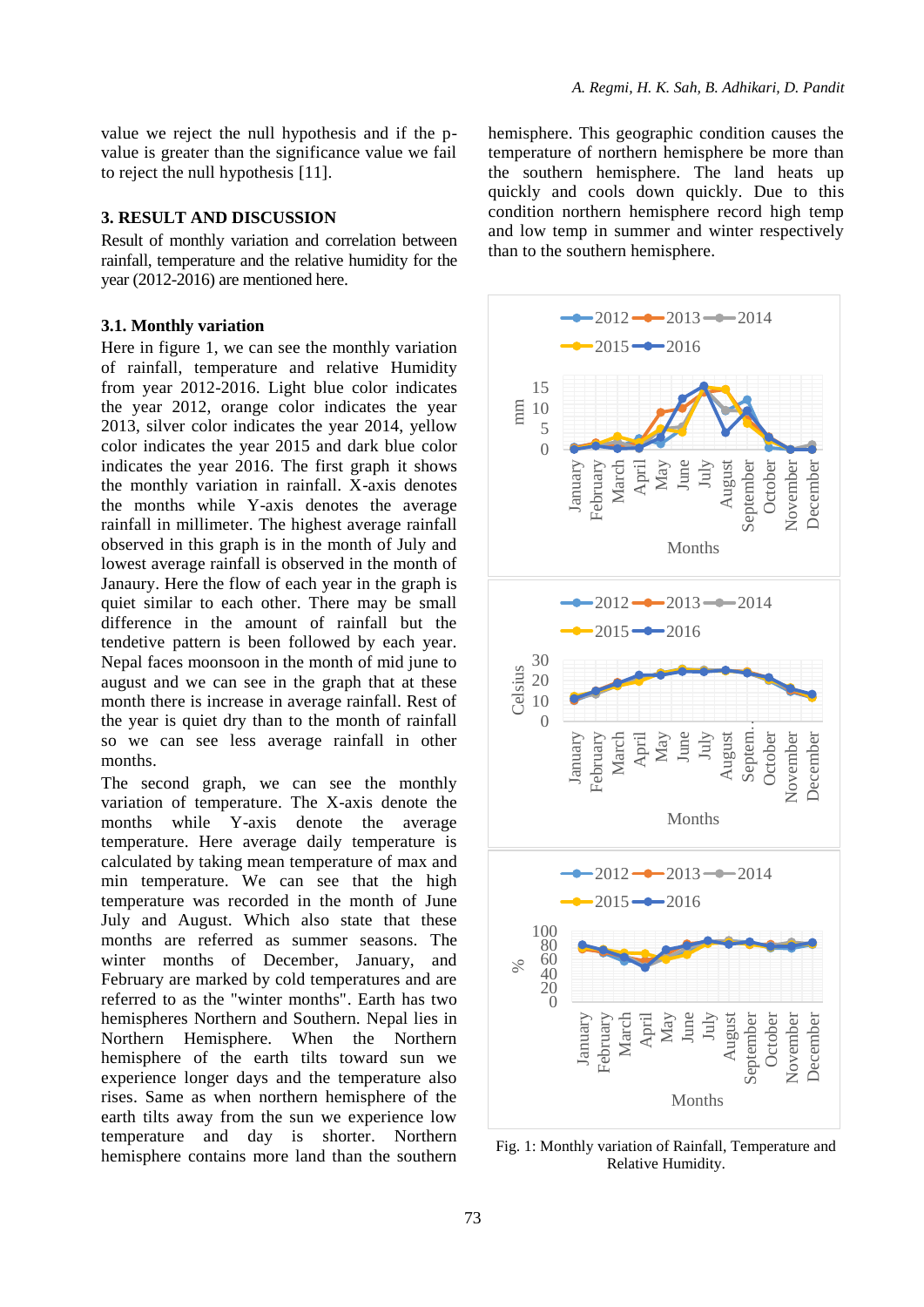The third graph, we can see the monthly variation in relative humidity. The X-axis denotes the months while Y-axis denotes the percentage of air saturation. The high RH recorded in the month of summer July and August. While low RH recorded in the month of spring March, April and May. Humidity depends upon temperature and pressure. Since the pressure is constant at this region, we neglect the condition [1]. But when temperature increases the capacity of air molecule absorbing the water molecule increases and vice versa [3]. Due to this nature or dependency, we can see the sudden drop in RH in the month of spring due to increase in temperature [4]. In winter the RH are quite high because when the temperature increase in day the air molecules absorbs as much as it can. And when there is sudden decrease in temperature its stats to condense after reaching 100% saturation state. The temperature at which the air is 100% saturated is called Dew point temperature [4]. If the temperature decreases below the dew point, then the condensation process begins and there is fog, dewfall etc. Dew to this phenomenon we have high RH in winter than in spring. In spring when the temperature is high the dew point temperature lies quiet below than the normal temperature. In which air is not able to be 100% saturated to and start condensation.

#### **3.2. Correlation**

Here in figure 2 we can see the correlation between Rainfall vs Temperature, Rainfall vs RH, RH vs Temperature for the year 2012. The first graph is the correlation between Rainfall in X-axis and Temperature in Y-axis is 0.689, which has the pvalue of 0.013 which is less than the significance level  $\alpha$  (0.05) which further reject the null hypothesis stating that the correlation between them is significant moderate positive correlation. The second graph is correlation between Rainfall in Xaxis and Relative Humidity in Y-axis is 0.564, which has p-value of 0.055 which is greater than the significance level  $\alpha$  (0.05) which further does not reject the null hypothesis stating that the correlation between them is insignificant moderate positive correlation. The third graph is for correlation between Temperature in X-axis and Relative Humidity in Y-axis is 0.047, which has the p-value of 0.884 which is greater than the significance level  $\alpha$  (0.05) which further does not reject the null hypothesis stating that the correlation between them is insignificant negligible positive correlation.



Fig. 2: Shows the correlation between Rainfall vs Temp, Rainfall vs RH and RH vs Temp for the year 2012

Here in figure 3 we can see the correlation between Rainfall vs Temperature, Rainfall vs RH, RH vs Temperature for the year 2013. The first graph side is the correlation between Rainfall in X-axis and Temperature in Y-axis is 0.818, which has the pvalue of 0.001 which is less than the significance level  $\alpha$  (0.05) which further reject the null hypothesis stating that the correlation between them is significant high positive correlation. The Second graph is the correlation between Rainfall in X-axis and Relative Humidity in Y-axis is 0.445, which has p-value of 0.146 which is greater than the significance level  $\alpha$  (0.05) which further does not reject the null hypothesis stating that the correlation between them is insignificant low positive correlation. The third graph is the correlation between Temperature in X-axis and Relative Humidity in Y-axis is 0.134, which has the p-value of 0.677 which is greater than the significance level  $\alpha$  (0.05) which further does not reject the null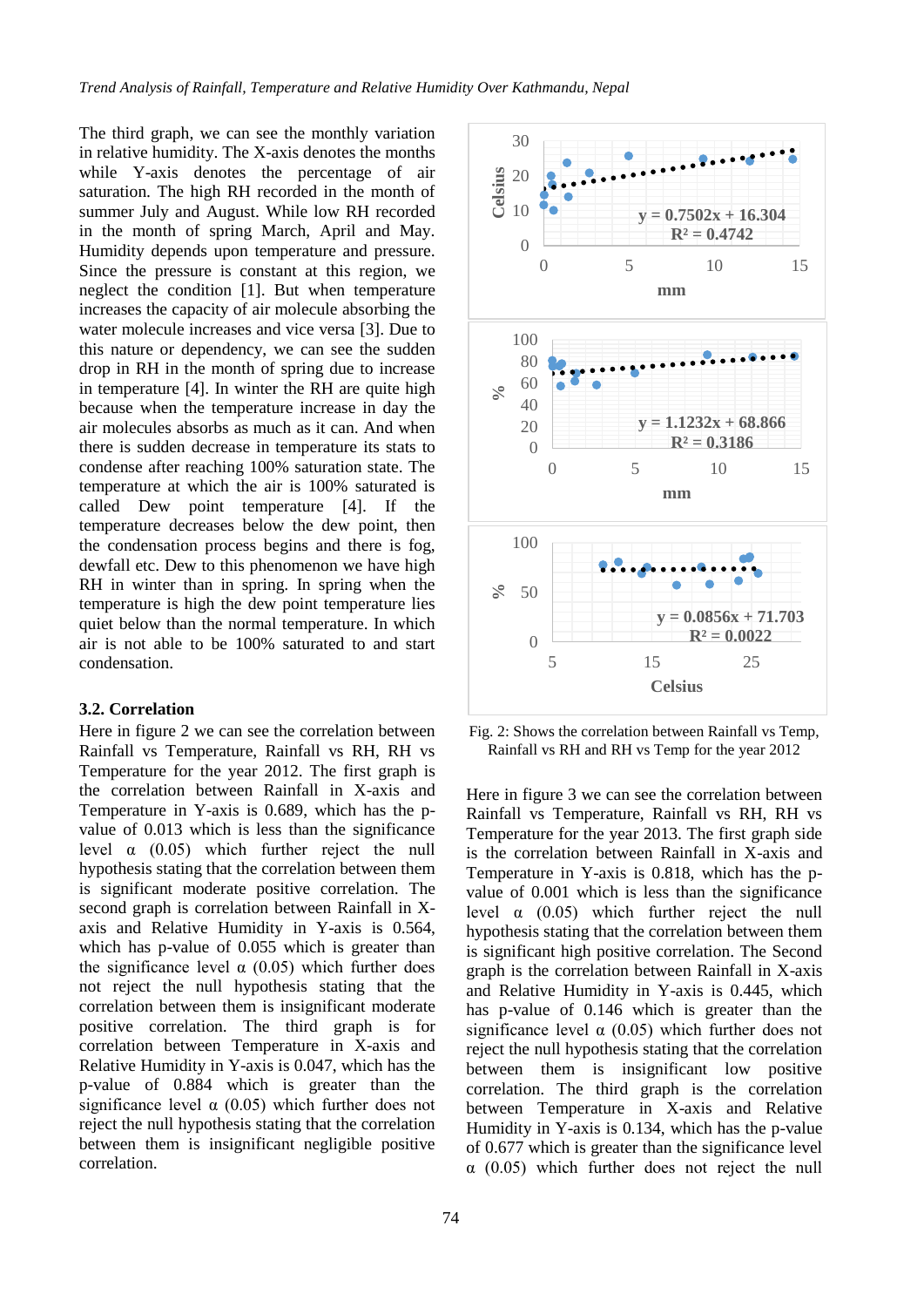hypothesis stating that the correlation between them is insignificant negligible positive correlation.



Fig. 3: Shows the correlation between Rainfall vs Temp, Rainfall vs RH and RH vs Temp for the year 2013

Here in figure 4 we can see the correlation between Rainfall vs Temperature, Rainfall vs RH, RH vs Temperature for the year 2014. The first graph is the correlation between Rainfall in X-axis and Temperature in Y-axis is 0.771, which has the pvalue of 0.003 which is less than the significance level  $\alpha$  (0.05) which further reject the null hypothesis stating that the correlation between them is significant high positive correlation. The second graph is the correlation between Rainfall in X-axis and Relative Humidity in Y-axis is 0.416, which has p-value of 0.178 which is greater than the significance level  $\alpha$  (0.05) which further does not reject the null hypothesis stating that the correlation between them is insignificant low positive correlation. The third graph is the correlation between Temperature in X-axis and Relative Humidity in Y-axis is 0.001, which has the p-value of 0.998 which is greater than the significance level α (0.05) which further does not reject the null hypothesis stating that the correlation between them is insignificant negligible positive correlation.



Fig. 4: Shows the correlation between Rainfall vs Temp, Rainfall vs RH and RH vs Temp for the year 2014.

Here in figure 5 we can see the correlation between Rainfall vs Temperature, Rainfall vs RH, RH vs Temperature for the year 2015. The first graph is the correlation between Rainfall in X-axis and Temperature in Y-axis is 0.728, which has the p-value of 0.007 which is less than the significance level  $\alpha$ (0.05) which further reject the null hypothesis stating that the correlation between them is significant high positive correlation. The second graph is the correlation between Rainfall in X-axis and Relative Humidity in Y-axis is 0.307, which has p-value of 0.331 which is greater than the significance level  $\alpha$ (0.05) which further does not reject the null hypothesis stating that the correlation between them is insignificant low positive correlation. The third graph is the correlation between Temperature in X-axis and Relative Humidity in Y-axis is -0.147, which has the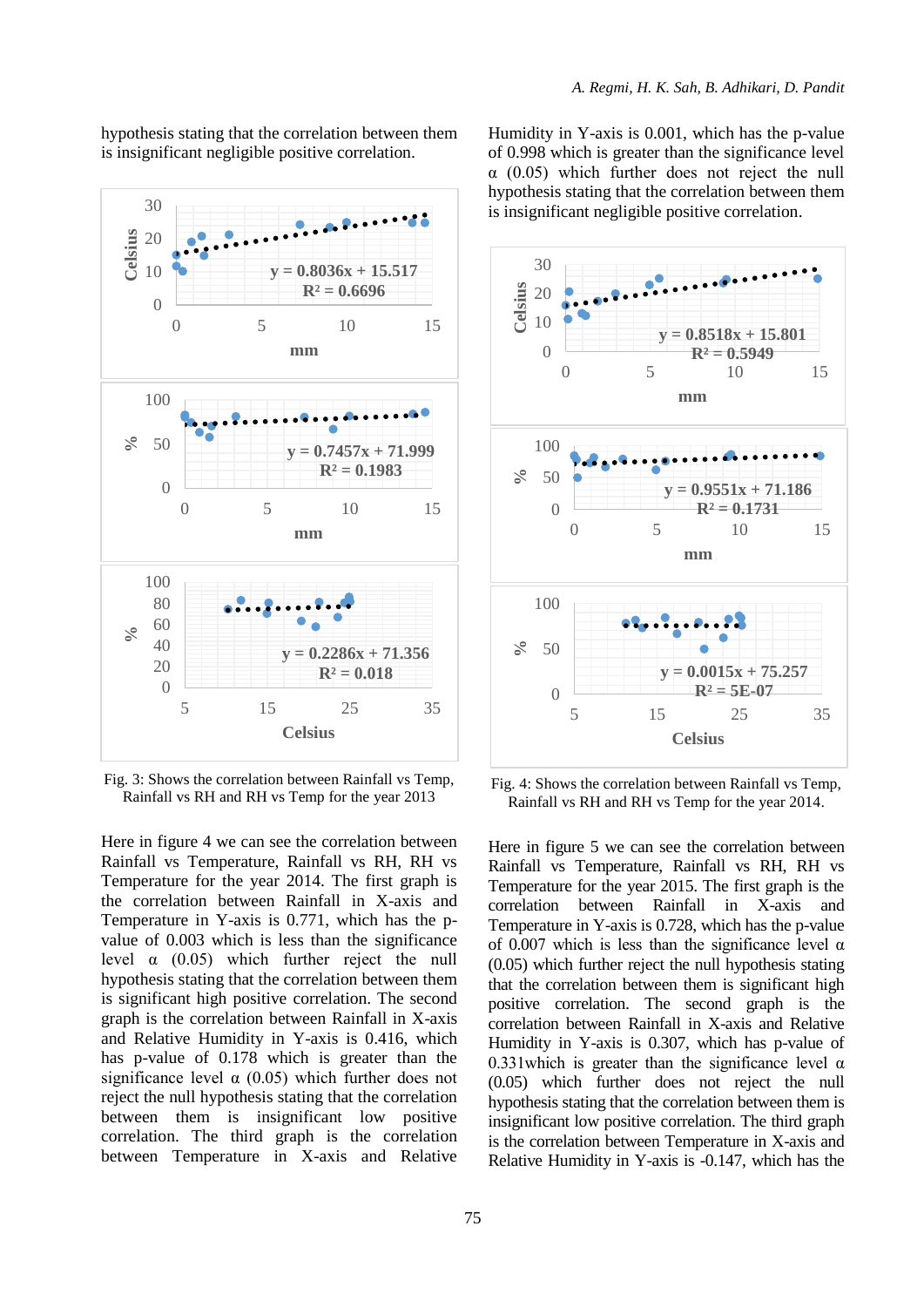p-value of 0.649 which is greater than the significance level  $α$  (0.05) which further does not reject the null hypothesis stating that the correlation between them is insignificant negligible negative correlation.



Fig. 5: Shows the correlation between Rainfall vs Temp, Rainfall vs RH and RH vs Temp for the year 2015

Here in figure 6 we can see the correlation between Rainfall vs Temperature, Rainfall vs RH, RH vs Temperature for the year 2016. The first graph is the correlation between Rainfall in X-axis and Temperature in Y-axis is 0.666, which has the pvalue of 0.018 which is less than the significance level  $\alpha$  (0.05) which further reject the null hypothesis stating that the correlation between them is significant moderate positive correlation. The second graph is the correlation between Rainfall in X-axis and Relative Humidity in Y-axis is 0.464, which has p-value of 0.128 which is greater than the significance level  $\alpha$  (0.05) which further does not reject the null hypothesis stating that the correlation between them is insignificant low positive correlation. The third graph is the correlation between Temperature in X-axis and Relative Humidity in Y-axis is -0.054, which has the p-value of 0.867 which is greater than the significance level  $\alpha$  (0.05) which further does not reject the null hypothesis stating that the correlation between them is insignificant negligible negative correlation.



Fig. 6: Shows the correlation between Rainfall vs Temp, Rainfall vs RH and RH vs Temp for the year 2016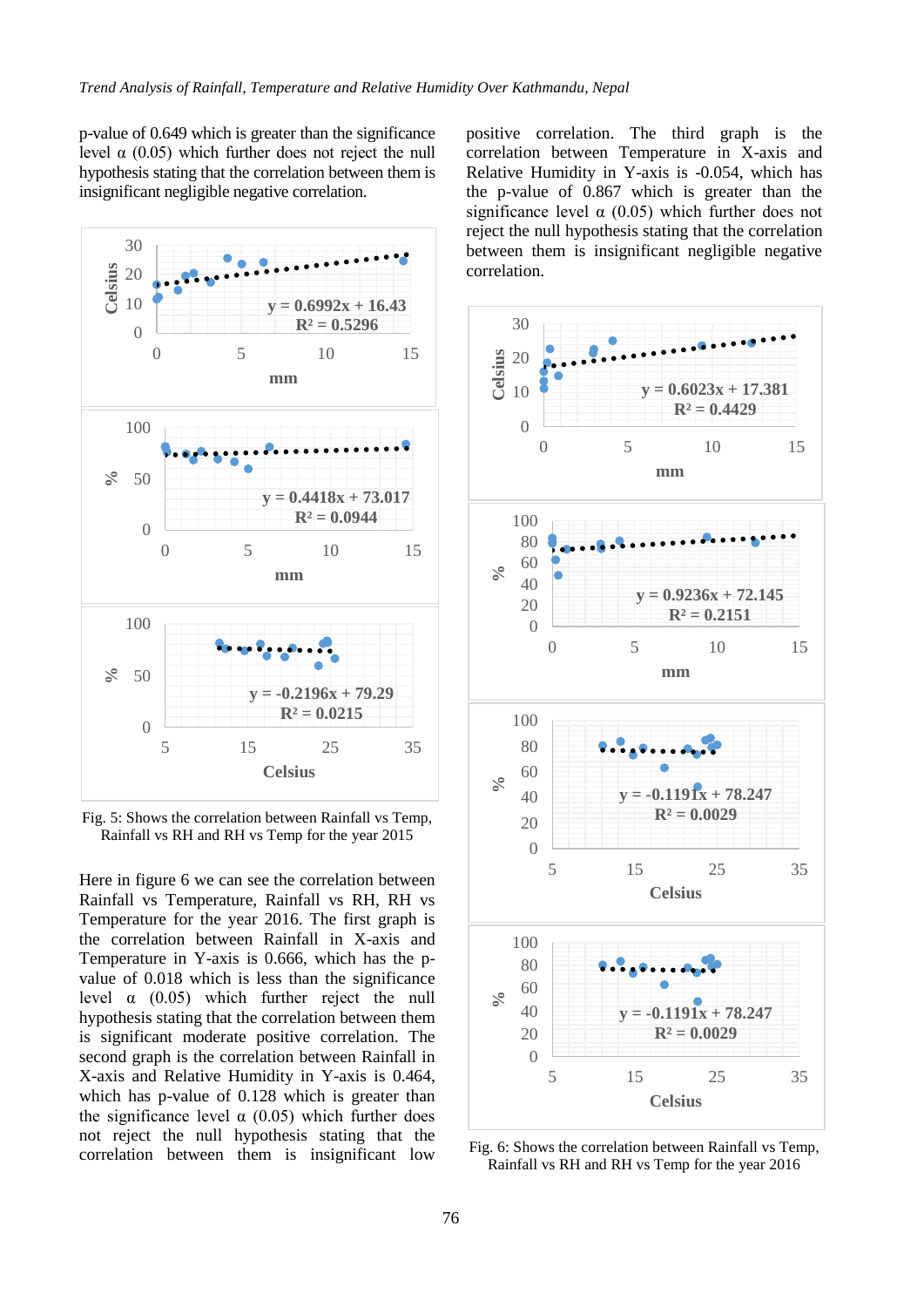#### **Table 1: Monthly average data of rainfall, Relative Humidity and Temperature from the year 2012-2016.**

| 2012          |                         |                          |                        |  |  |  |
|---------------|-------------------------|--------------------------|------------------------|--|--|--|
| <b>Months</b> | <b>Rainfall</b><br>(mm) | <b>Temp</b><br>(Celsius) | <b>Humidity</b><br>(%) |  |  |  |
| January       | 0.574                   | 10.097                   | 77.898                 |  |  |  |
| February      | 1.441                   | 13.976                   | 68.940                 |  |  |  |
| March         | 0.503                   | 17.487                   | 57.244                 |  |  |  |
| April         | 2.670                   | 20.803                   | 58.258                 |  |  |  |
| May           | 1.361                   | 23.711                   | 61.768                 |  |  |  |
| June          | 4.973                   | 25.673                   | 69.233                 |  |  |  |
| July          | 14.590                  | 24.737                   | 84.790                 |  |  |  |
| August        | 9.342                   | 24.835                   | 86.090                 |  |  |  |
| September     | 12.073                  | 24.198                   | 83.962                 |  |  |  |
| October       | 0.426                   | 19.971                   | 75.773                 |  |  |  |
| November      | 0.023                   | 14.513                   | 75.475                 |  |  |  |
| December      | 0.000                   | 11.639                   | 80.845                 |  |  |  |
|               |                         | 2013                     |                        |  |  |  |
| <b>Months</b> | <b>Rainfall</b><br>(mm) | <b>Temp</b><br>(Celsius) | <b>Humidity</b><br>(%) |  |  |  |
| January       | 0.371                   | 10.223                   | 74.434                 |  |  |  |
| February      | 1.621                   | 14.945                   | 70.396                 |  |  |  |
| March         | 0.881                   | 19.103                   | 63.324                 |  |  |  |
| April         | 1.483                   | 20.855                   | 57.827                 |  |  |  |
| May           | 8.987                   | 23.531                   | 66.903                 |  |  |  |
| June          | 9.970                   | 25.028                   | 81.818                 |  |  |  |
| July          | 13.823                  | 24.900                   | 84.127                 |  |  |  |
| August        | 14.561                  | 24.905                   | 86.094                 |  |  |  |
| September     | 7.243                   | 24.342                   | 80.603                 |  |  |  |
| October       | 3.087                   | 21.273                   | 81.223                 |  |  |  |
| November      | 0.000                   | 15.152                   | 80.518                 |  |  |  |
| December      | 0.000                   | 11.789                   | 82.971                 |  |  |  |
| 2014          |                         |                          |                        |  |  |  |
| <b>Months</b> | <b>Rainfall</b><br>(mm) | <b>Temp</b><br>(Celsius) | <b>Humidity</b><br>(%) |  |  |  |
| January       | 0.135                   | 11.256                   | 78.121                 |  |  |  |
| February      | 0.954                   | 13.248                   | 72.998                 |  |  |  |
| March         | 1.894                   | 17.453                   | 66.566                 |  |  |  |
| April         | 0.200                   | 20.745                   | 49.740                 |  |  |  |
| May           | 4.952                   | 23.074                   | 62.116                 |  |  |  |

| June          | 5.527                   | 25.298                   | 75.793                    |  |  |
|---------------|-------------------------|--------------------------|---------------------------|--|--|
| July          | 14.900                  | 25.218                   | 83.955                    |  |  |
| August        | 9.500                   | 24.968                   | 86.360                    |  |  |
| September     | 9.313                   | 23.713                   | 82.708                    |  |  |
| October       | 2.942                   | 20.065                   | 79.156                    |  |  |
| November      | 0.000                   | 16.015                   | 84.347                    |  |  |
| December      | 1.184                   | 12.423                   | 81.560                    |  |  |
| 2015          |                         |                          |                           |  |  |
| <b>Months</b> | <b>Rainfall</b><br>(mm) | <b>Temp</b><br>(Celsius) | <b>Humidity</b><br>(%)    |  |  |
| January       | 0.110                   | 12.274                   | 76.092                    |  |  |
| February      | 1.257                   | 14.605                   | 74.155                    |  |  |
| March         | 3.184                   | 17.305                   | 69.142                    |  |  |
| April         | 1.700                   | 19.483                   | 68.230                    |  |  |
| May           | 5.029                   | 23.566                   | 59.705                    |  |  |
| June          | 4.187                   | 25.552                   | 66.588                    |  |  |
| July          | 15.181                  | 24.685                   | 82.052                    |  |  |
| August        | 14.581                  | 24.603                   | 83.779                    |  |  |
| September     | 6.313                   | 24.130                   | 81.087                    |  |  |
| October       | 2.181                   | 20.427                   | 76.852                    |  |  |
| November      | 0.000                   | 16.528                   | 80.667                    |  |  |
| December      | 0.000                   | 11.561                   | 81.587                    |  |  |
|               |                         | 2016                     |                           |  |  |
| <b>Months</b> | <b>Rainfall</b><br>(mm) | <b>Temp</b><br>(Celsius) | <b>Humidity</b><br>$(\%)$ |  |  |
| January       | 0.013                   | 11.126                   | 80.511                    |  |  |
| February      | 0.872                   | 14.812                   | 73.053                    |  |  |
| March         | 0.203                   | 18.624                   | 63.131                    |  |  |
| April         | 0.367                   | 22.667                   | 48.380                    |  |  |
| May           | 2.977                   | 22.553                   | 73.600                    |  |  |
| June          | 12.340                  | 24.375                   | 79.290                    |  |  |
| July          | 15.413                  | 24.232                   | 86.373                    |  |  |
| August        | 4.090                   | 25.037                   | 81.142                    |  |  |
| September     | 9.390                   | 23.627                   | 84.678                    |  |  |
| October       | 2.935                   | 21.455                   | 78.055                    |  |  |
| November      | 0.000                   | 16.042                   | 78.693                    |  |  |
| December      | 0.000                   | 13.297                   | 83.726                    |  |  |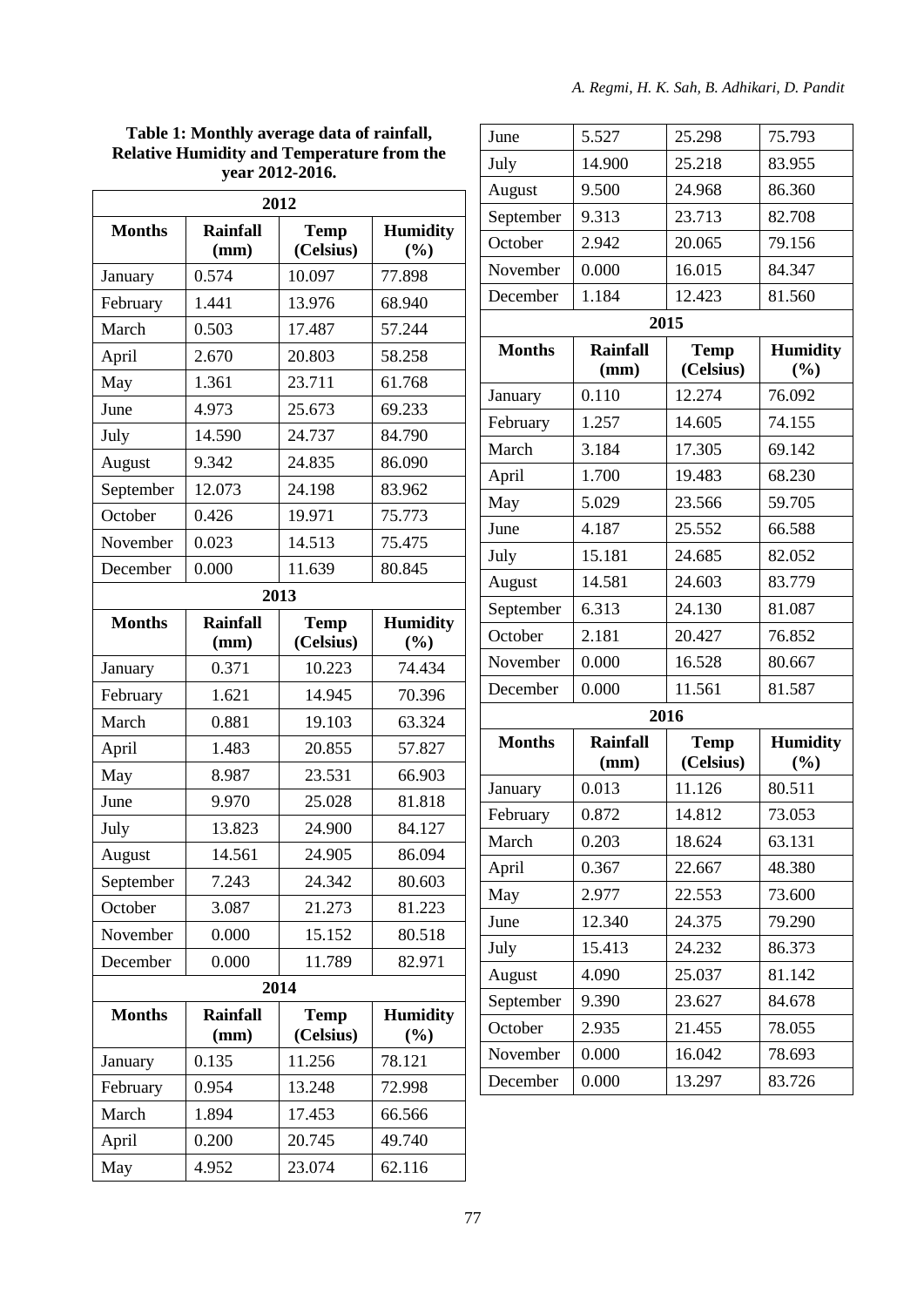| 2012                | <b>Correlation</b> | <b>P-Value</b> | <b>Remark</b>   |
|---------------------|--------------------|----------------|-----------------|
| Rainfall Vs<br>Rh   | 0.564              | 0.055882       | $p \geq \alpha$ |
| Rainfall Vs<br>Temp | 0.689              | 0.013275       | $p<\alpha$      |
| Rh Vs<br>Temp       | 0.047              | 0.884952       | $p \geq \alpha$ |
| 2013                | <b>Correlation</b> | <b>P-value</b> | <b>Remark</b>   |
| Rainfall Vs<br>Rh   | 0.445              | 0.146902       | $p \geq \alpha$ |
| Rainfall Vs<br>Temp | 0.818              | 0.001139       | $p<\alpha$      |
| Rh Vs<br>Temp       | 0.134              | 0.677837       | $p \geq \alpha$ |
| 2014                | <b>Correlation</b> | <b>P-value</b> | <b>Remark</b>   |
| Rainfall Vs<br>Rh   | 0.416              | 0.178518       | $p \geq \alpha$ |
| Rainfall Vs<br>Temp | 0.771              | 0.003308       | $p<\alpha$      |
| Rh Vs<br>Temp       | 0.001              | 0.998279       | $p \geq \alpha$ |
| 2015                | <b>Correlation</b> | <b>P-value</b> | <b>Remark</b>   |
| Rainfall Vs<br>Rh   | 0.307              | 0.331227       | $p \geq \alpha$ |
| Rainfall Vs<br>Temp | 0.728              | 0.007301       | $p<\alpha$      |
| Rh Vs<br>Temp       | $-0.147$           | 0.649023       | $p \geq \alpha$ |
| 2016                | <b>Correlation</b> | <b>P-value</b> | <b>Remark</b>   |
| Rainfall Vs<br>Rh   | 0.464              | 0.128818       | $p \geq \alpha$ |
| Rainfall Vs<br>Temp | 0.666              | 0.018167       | $p<\alpha$      |
| Rh Vs<br>Temp       | $-0.054$           | 0.867306       | $p \geq \alpha$ |

#### **Table 2: Correlation between the parameters from year 2012-2016.**

# **4. CONCLUSION**

Time series analysis helped us to find the monthly relationship between Rainfall, temperature, and relative humidity which were discovered to be consistent throughout five years. High rainfall in June and July, and low rainfall in November, December, January, and February were recorded throughout five years. Similarly, high temperatures were recorded in June, July, and August, while low temperatures were recorded in January and February. When we looked at the graph for relative humidity, we saw a flat line for the bulk of the months, but a decrease in March, April, and May. Using statistical tool, we discovered that in all fiveyear correlations between relative humidity and temperature, rainfall and relative humidity were inconsequential, whereas rainfall versus temperature was significant. The general study of meteorological parameters was done to see if there was any change in the yearly cycle, which came to be false.

#### **ACKNOWLEDGEMENT**

The author would like to express gratitude to Meteorology and Hydrology Department of Government of Nepal for the excess of data. Authors also would like to express gratitude to all the Professors Department of Physics, St. Xavier's College for their valuable suggestions.

#### **REFERENCCES**

- [1] Shrestha, A. B; Wake, C. P.; Dibb, J. E.; Mayewski, A. P. Precipitation fluctuations in the Nepal Himalaya and its vicinity and relationship with some large scale climatological parameters, International Journal of Climatolology, **20**(3):....  $(2000)$ .
- [2] Hossain, Z. et al. Seasonal variation of Temperature in Dhaka Metropolitan city, Bangladesh, *JJEES*, **6(**2): 93-97 (2014).
- [3] Precht, H.; Bruck, K. and Precht, H. *Temperature and life,* Springer, Berlin, Heidelberg (1973).
- [4] Michalski, L. et al. Temperature measurement, *Measurement Science and Technology*, **13**:1651 (2002).
- [5] Zakaria, J. *everything you need to know about interpreting correlations* (2019)
- [6] Hans-Beat, B. and Jack, D. D. *Structure correlation*, Wiley*.* p. 936 (2008).
- [7] Benesty, J.; Chen, J.; Huang, Y.; Cohen, I. Pearson Correlation Coefficient. In: Noise Reduction in Speech Processing. *Springer.* 2: 37- 40 (2009).
- [8] Schober, P.; Boer, C.; and Schwarte, L. A. Correlation Coefficients: Appropriate Use and Interpretation, *Anesthesia & Analgesia*, **126**(5): 1763-1768 (2018).
- [9] Morrison, D. E. and Henkel, R. E. The significance test controversy: A reader. *Routledge*, p. 352 (2006).